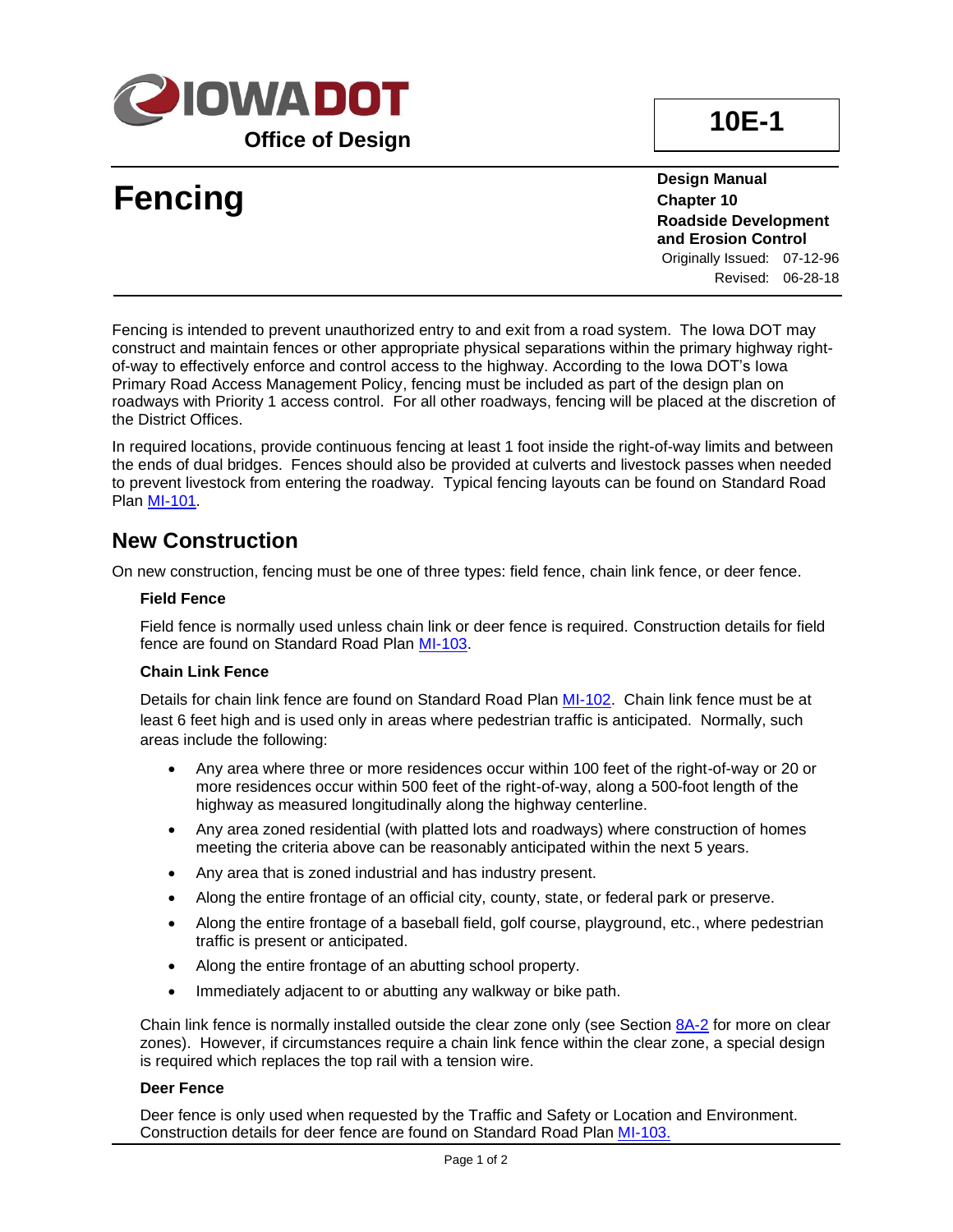### **Other than New Construction**

Generally, fencing will be replaced in kind when repairs are made. However, field fence will be replaced with chain link fence when the conditions stated under "New Construction" *and* one of the following is met:

- Existing fence has deteriorated to a point where replacement is required.
- Replacing the fence is part of a planned reconstruction project.
- It is evident that existing fence is not controlling access as desired.

## **Transitions in Fencing Type**

In many areas, the type of fencing needs to change because of either an existing or a planned change in land use. Designers should avoid frequently transitioning from one type of fence to another. However, when a change in fencing is warranted, it should be accomplished at a logical point, such as at an interchange, a bridge, or a large culvert at least 4 feet by 4 feet or larger. If no obvious transition point is apparent, the designer should seek a logical point within ¼ to ½ mile of the change in land use. Such decisions, as necessary, will be made jointly by the designer and the District Office Design Engineer.